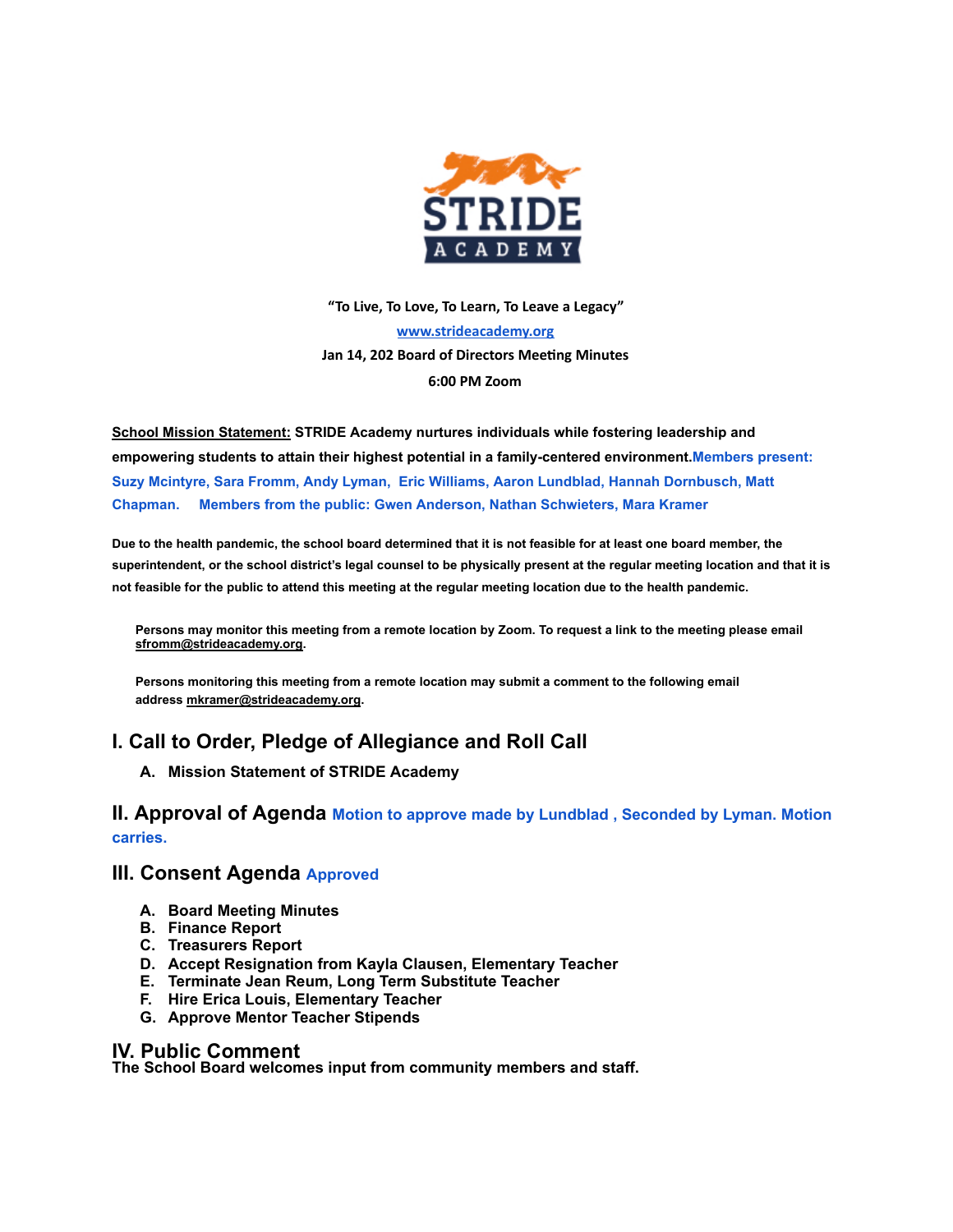*Each person addressing the council shall give his/her name for the record. Each person making public comment is limited to three minutes. Comments should be kept courteous and professional* and directed to the board as whole. After the speaker has made his or her statement, he or she *will be seated with no further comment, dialogue or debate.*

# **V. Reports**

- **A. Executive Director**
	- **● Acknowledge St.Clouds Elks Lodge for their kind donation and thank our Board member for initiating it.**
	- **● Acknowledge Sara Fromm for The ifInitiative Foundation Grant received \$15,000 for Supporting Underserved Students in Benton, Stearns, Sherburne & Wright Counties**
	- **● We applied for a small rural school achievement grant and we were awarded \$30,000 from the Federal Government.**
	- **● There's more ESSER grant that we will be receiving and it will be handed to address more cleaning for safety now that we will have kids back in school.**
	- **● We just sent messages to parents with the planning of coming back to school.**
	- **● K-3rd will start on 2/16/21**
	- **● Pillsbury will be visiting us on 1/19/21 & 1/28/21**
	- **● I'll be working with Kelly on the revolving budget next week**

### **B. Principal's Report**

- **○ The 1st round of teacher's evaluation was completed at the beginning of December.**
- **○ Ended 2020 in Style with some dress up days and fun.**
- **○ MTSS team will be training with The U of M**
- **○ PATHS send a donation to SACER's Funds. We've been able to give out almost \$4,000 in Gift cards to approximately 40 families and still receiving applications.**
- **○ The Personal Development-EL team has volunteered to talk to staff to share strategies during testing.**
- **○ Back to School planning - we are meeting this week again to gather all the questions that the staff have and address them the best we can.**
- **○ Looking at a trigger point I am looking forward to sitting down with Eric to answer questions about the comfort level returning back in person.**
- **○ Big couple of weeks and months, lots of excitement floating around with light at the end of the tunnel.**

#### **C. Assistant Principal's Report**

- **○ Lunches average 240 a day. Since tomorrow we won't be delivering lunches due to inclement weather & MLK on Monday, we've been sending extra lunches home since yesterday.**
- **○ Activities- Big start for us starting In person activities. Tuesday- boys Basketball 4th-8th grade. Girls Basketball will start on Feb. 16. Animate Club, Math Club & Panther Club are still going on successfully.**
- **○ Working with Ms.Lancaster to start Drama club in February. It will be available to the kids that will still be doing distance learning.**
- **○ Ruth Thom & Steff Rothstein are starting some clubs during the days with kids and the Activity Dept. will fund them. Once we get back In-Person hopefully we will get**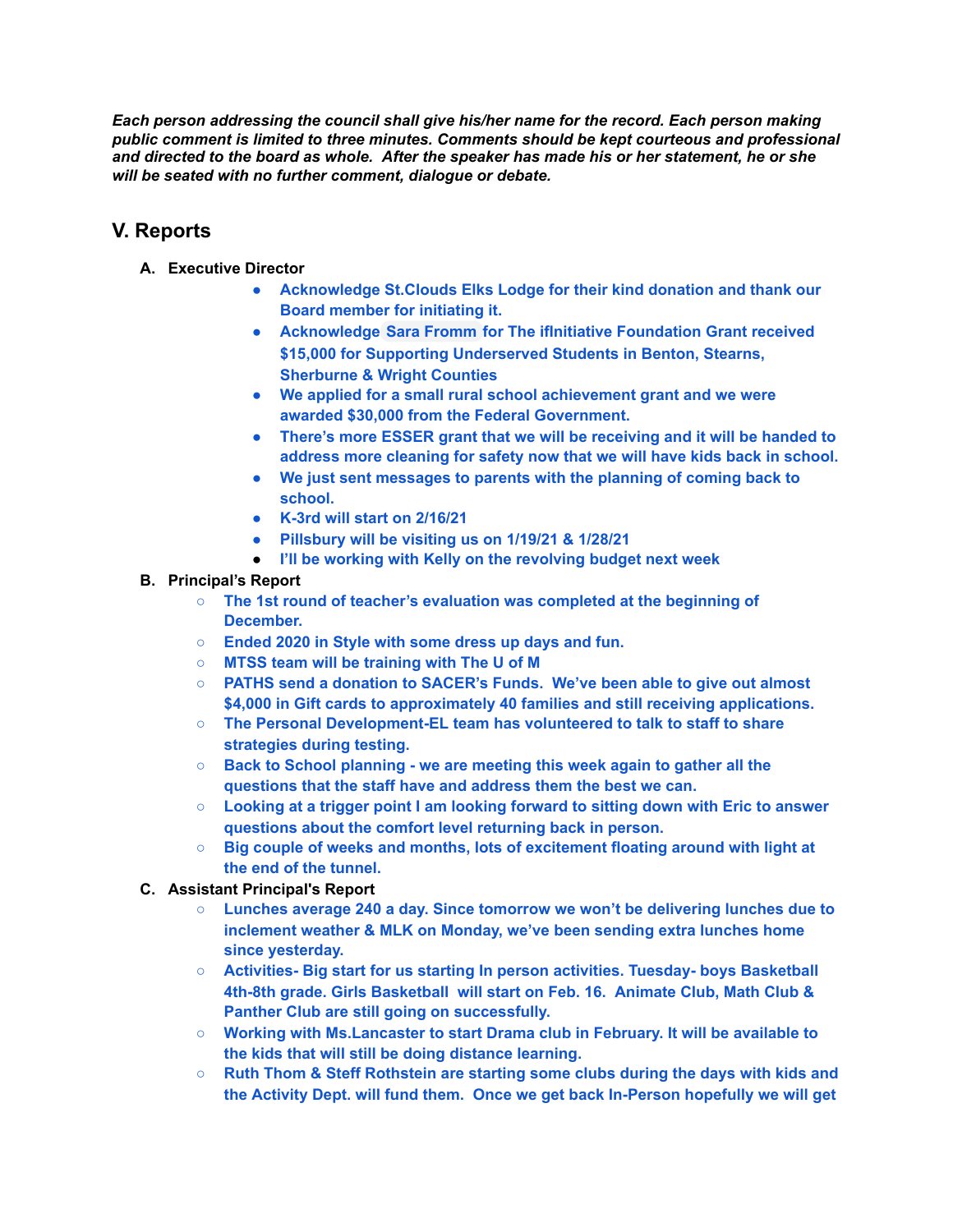**Lego Club back and going with Mr. Lyman.**

- **○ I'm excited to have the kids returning back to school with hands-on activities that aren't Virtual.**
- **○ Transportation is going well, waiting on 742 logistics so we can continue with the plans.**
- **D. Standing Committee Report**
	- **○ Academics Excellence-**
		- **■ The biggest thing is trying to come up with ideas on how to motivate the students while they are taking the tests.**
		- **■ Check report attached for all topics discussed in the meeting**
	- **○ Governance - No Governance Meeting**
	- **○ Finance and Budget-**
		- **■ Met 1/7/21**
		- **■ Check report attached for all topics discussed in the meeting**
		- **■ Head start will not be leasing their classroom for year 21-22.**
		- **■ Next meeting Feb. 18th**
		- **■ Ms. Fromm mentioned that we can use the ifInitiative Funds towards technology if needed.**

**VI. Business None VII. Adjourn- 7:16pm Our next meeting 2/25/21**

**Public Attachments:**

- **STRIDE Academy Finance [Committee](https://strideacademy.schoolboard.net/sites/strideacademy.schoolboard.net/files/STRIDE%20Academy%20Finance%20Committee%20Minutes%2001.07.2021%20%281%29.docx) Minutes 01.07.2021 (1).docx**
- **Stride FY21 [November](https://strideacademy.schoolboard.net/sites/strideacademy.schoolboard.net/files/Stride%20FY21%20November%20Financial%20Report%20%281%29.pdf) Financial Report (1).pdf**
- **Stride Supplemental [Info-November](https://strideacademy.schoolboard.net/sites/strideacademy.schoolboard.net/files/Stride%20Supplemental%20Info-November%202020%20%281%29.pdf) 2020 (1).pdf**
- **[11\\_20\\_20](https://strideacademy.schoolboard.net/sites/strideacademy.schoolboard.net/files/11_20_20%20Board%20minute%20-%20Google%20Docs.pdf) Board minute - Google Docs.pdf**
- **Kneip, Bobbie Jo [Teacher.Mentor](https://strideacademy.schoolboard.net/sites/strideacademy.schoolboard.net/files/Kneip%2C%20Bobbie%20Jo%20Teacher.Mentor%202020-2021%20Erin%20Lent%20%28Peterson%29%20%281%29%20%281%29.docx) 2020-2021 Erin Lent (Peterson) (1) (1).docx**
- **Maiers, Laura New Teacher.Mentor [2019-2020.pdf.Katie](https://strideacademy.schoolboard.net/sites/strideacademy.schoolboard.net/files/Maiers%2C%20Laura%20New%20Teacher.Mentor%202019-2020.pdf.Katie%20Lerud.docx) Lerud.docx**
- **Maiers, Laura New [Teacher.Mentor](https://strideacademy.schoolboard.net/sites/strideacademy.schoolboard.net/files/Maiers%2C%20Laura%20New%20Teacher.Mentor%202020-2021pdf.%20Sidney%20Kruse.docx) 2020-2021pdf. Sidney Kruse.docx**
- **Maiers, Laura Teacher Mentor [2020-2021-Jessica](https://strideacademy.schoolboard.net/sites/strideacademy.schoolboard.net/files/Maiers%2C%20Laura%20Teacher%20Mentor%202020-2021-Jessica%20Wendorf.docx) Wendorf.docx**
- **Maiers, Laura [Teacher.Mentor](https://strideacademy.schoolboard.net/sites/strideacademy.schoolboard.net/files/Maiers%2C%20Laura%20Teacher.Mentor%202020-2021%20Lindsay%20Szymanski%20%281%29.docx) 2020-2021 Lindsay Szymanski (1).docx**